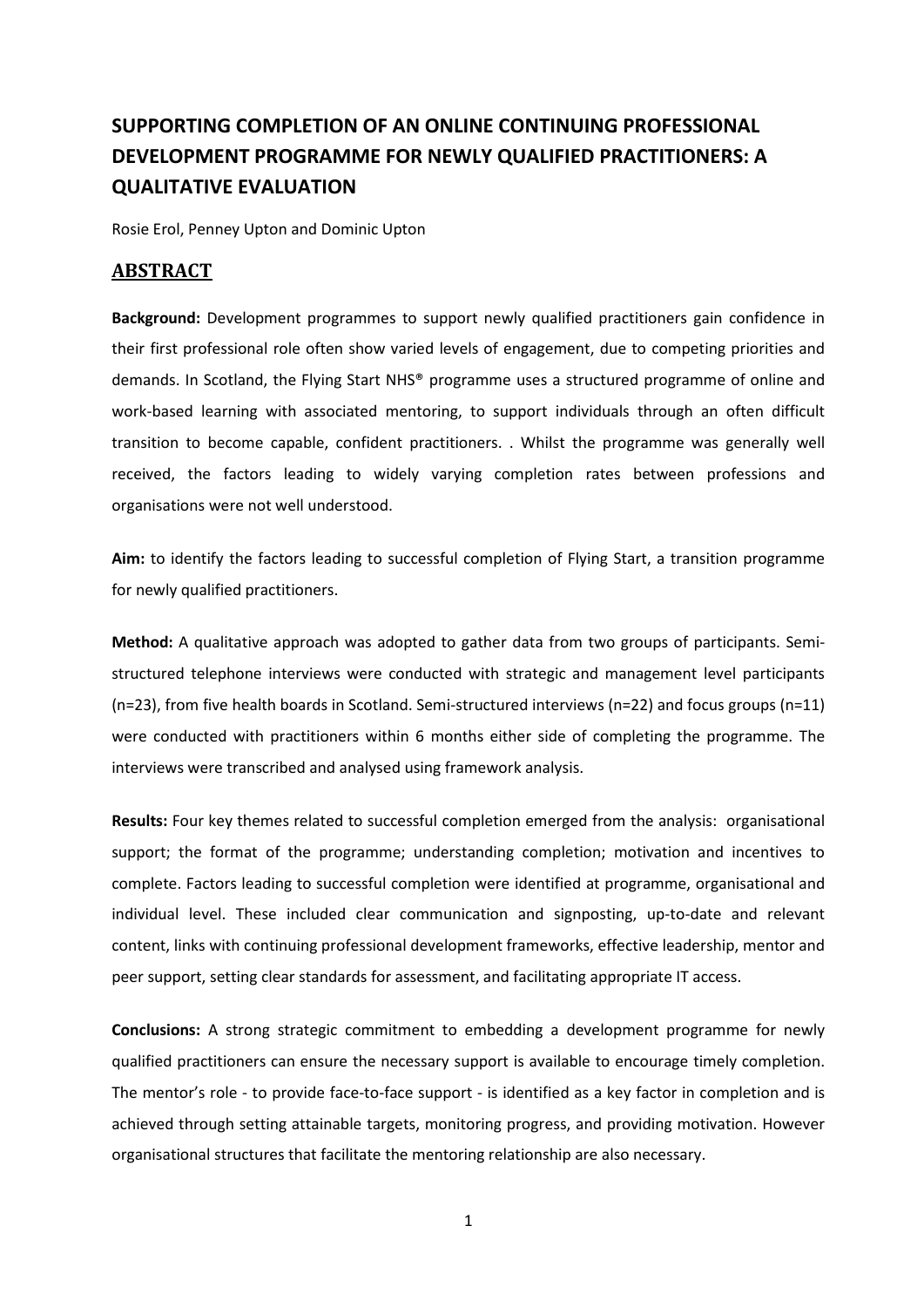## **Key words**

New graduate; transition programme; mentors; motivation; nurses; midwives; allied health professionals; online learning.

## **INTRODUCTION**

A newly qualified practitioner's (NQP) first role, with its anticipated workload and responsibility, can seem daunting (Delaney 2003, Heap 2012); the challenges associated with the transition from being a student to a competent practitioner are reported (Higgins et al., 2010; Jewell, 2013; Whitehead et al., 2013), to include feelings of self-doubt, inadequacy, discouragement, exhaustion (Andersson and Edberg, 2010; Duchscher, 2009), uncertainty and anxiety (Brown and Edelmann, 2000; Delaney, 2003). Fitting into established teams and meeting the expectations of colleagues can add to the pressure of starting in this new role (Evans, 2001; Mooney, 2007).

Several initiatives have therefore been developed to ease this transition process, with a view to promoting safe and effective practice (Dyess and Sherman, 2009), improving retention (Jewell; 2013, Rush et al., 2013) and developing competency (Rush et al., 2013). The key factors associated with effective transition programmes include preceptorship or mentoring, and practical skill development (Clark and Holmes, 2007; Hughes and Fraser, 2011; Whitehead et al., 2013). Furthermore, formal support should be made available beyond initial induction and clinical orientation, and ideally throughout the first year of practice (Duchscher, 2008; Dyess and Sherman, 2009; Andersson and Edberg, 2010; Rush et al., 2013).

Delivering transition programmes for NQPs through online and blended learning methods is increasingly being adopted across the health professions. The benefits of developing web based support include the ability to access material as and when suits, therefore allowing NQPs to fit any studies around work and family commitments (Dawes and Handscomb 2002, Wilkinson et al., 2004). Furthermore, this approach allows the learner to study at their own pace, and can offer access to a wide range of material. However, research demonstrates that online training can create feelings of isolation, can leave the learner feeling overwhelmed by the volume of material available and is not suitable for all areas of work (Wilkinson et al., 2004, Chumley-Jones et al., 2002) which may impact on the completion rate of programmes compared to traditional methods.

According to Wilkinson et al. (2004), the factors contributing to a high (79%) completion rate for online transition programmes include preparing NQPs with Information Technology (IT), independent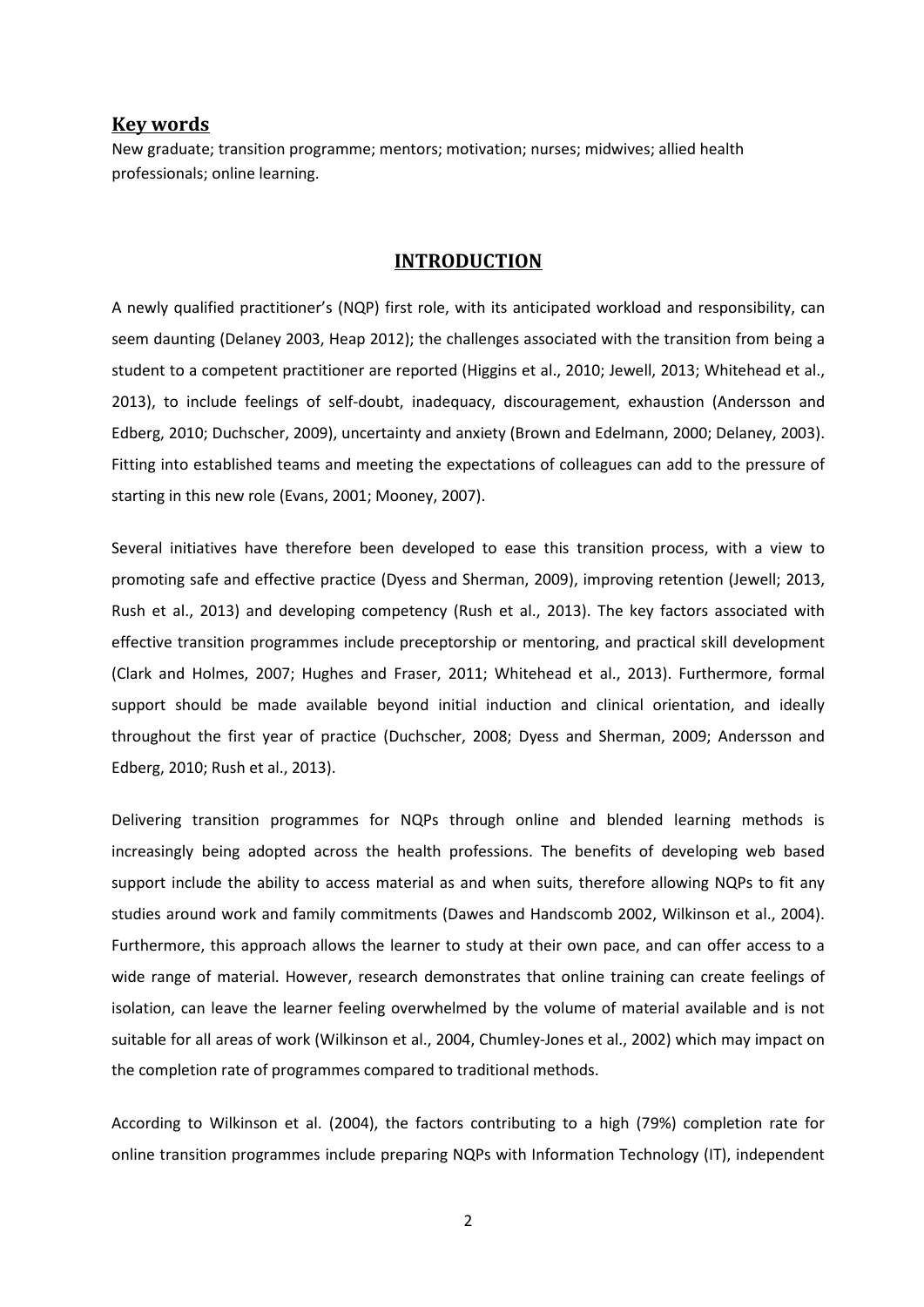learning, and time management skills, and ensuring mentors are sufficiently familiar with the elearning approach to help NQPs to navigate through the available material. Other factors include design effectiveness and quality of the learning material accessed online, web usability, in terms of navigating the site, and the usefulness and relevance of the course material (Atreja et al., 2008; Wong et al., 2010). Personal factors such as preferred learning style also influenced user experience satisfaction; demographics, practice setting and computer proficiency were less influential (Atreja et al., 2008, Sweeney et al., 2008), although the IT proficiency of participants should be taken into account when considering the design of the online resource (Wong et al., 2010).

Similar completion and achievement rates have been achieved for traditional and e-learning formats, when learners had clear guidance of what was expected from them at the outset, learning materials that were directly relevant to their experience, and effective tutor support (Probst et al., 2009). Having the same material available in various different formats (web-based, CD Rom, hard copy, classroombased) can help overcome the issues around adapting to individual learning preferences and the requirements of different clinical specialties (MacDuff et al., 2009).

#### BACKGROUND

Flying Start NHS® is an online transition programme, introduced in 2006 to support all newly qualified nurses, midwives and allied health professionals (NMAHPs) entering employment with NHS Scotland during their first year of clinical practice. The programme, developed and administered by NHS Education for Scotland (NES), aimed to build confidence and competence, through structured online work packages, and an associated mentoring scheme, providing further development following preregistration education (Higgins et al., 2010). The content within the work units include communication, research for practice, clinical skills and policy, with each unit providing tasks and concluding activities to be completed. NQPs build up a portfolio of evidence to demonstrate that the Flying Start activities had been accomplished and the learning had been applied to practice during their first year of employment in line with the programme aims.

Early evaluations of the Flying Start NHS® programme and the Allied Health Professional Support and Development Scheme, showed that most newly qualified professionals found participation in the scheme to be a positive experience (Soloweij et al., 2010), particularly in relation to clinical skills development and confidence (Banks et al., 2011).

Banks et al. (2010, 2011) followed the first cohorts as they got to grips with the programme and identified issues as it was rolled out. Flying Start was seen to be most successful when the NQPs felt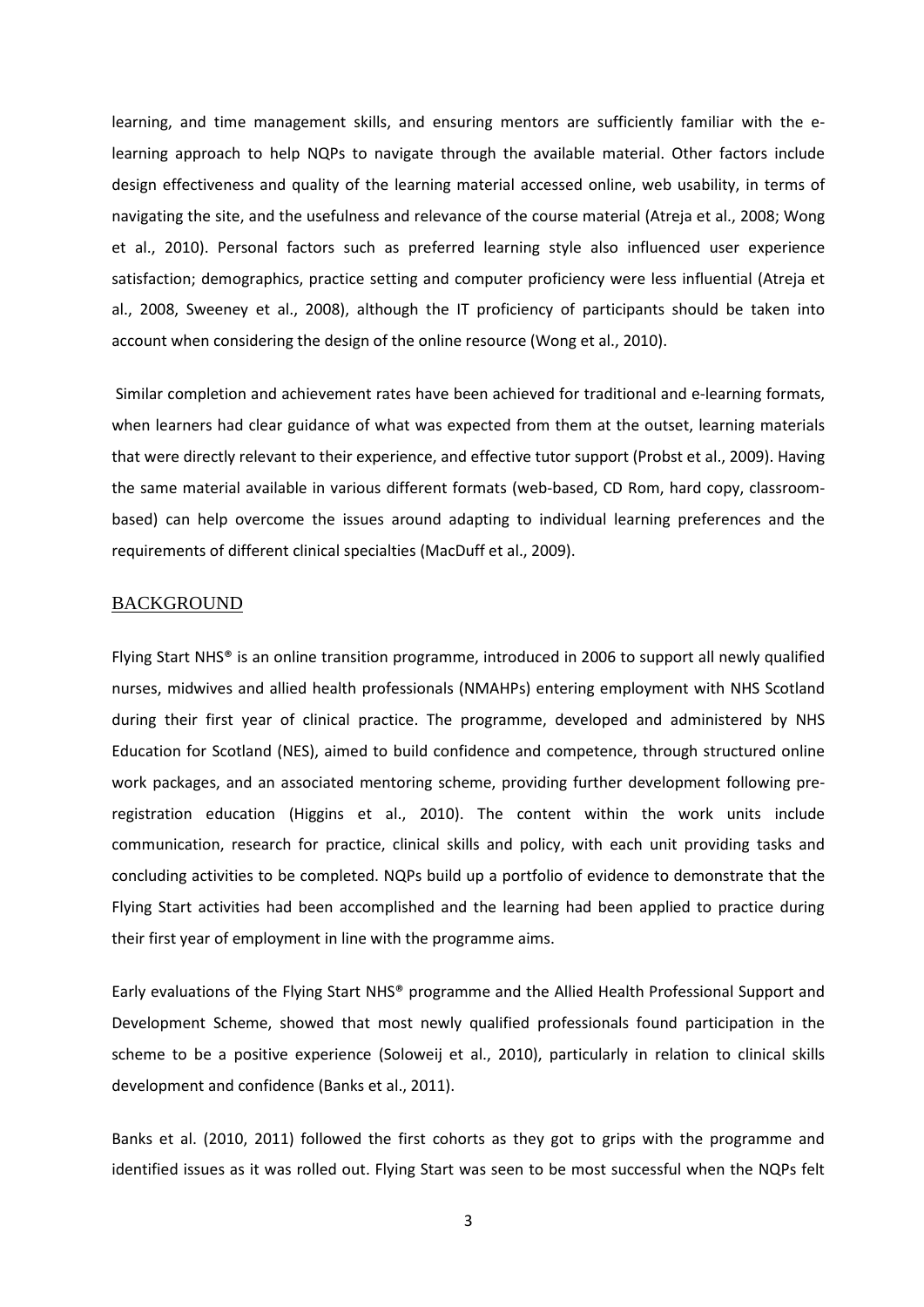they had support from all levels of management and when there was a clear understanding of the purpose of the programme (Banks et al., 2011). However, it was also found that difficulties in completing the programme were experienced due to the technicalities of the system, and the need for further support. Furthermore, although the flexibility of the programme meant that there was no expectation that units would only be completed during on-duty-hours, competing pressures within work time were also identified as a barrier to programme completion. Lack of protected time for engaging with the programme was identified as a challenge by community based NQPs in particular. Differences in engagement and completion of the programme were also observed between clinical specialities and between different NHS Boards (Banks et al., 2011). It was therefore recognised that there were on-going issues with programme completion, and a so a separate independent evaluation was put in place to better understand the factors influencing completion rates as the programme evolved.

The aim of this study was therefore to identify the factors leading to successful engagement with, and completion of, the Flying Start NHS® programme from the perspective of newly qualified staff, managers and strategic leads, with a view to improving completion rates for the programme and achieving the learning aims within the prescribed time period.

#### **METHOD**

#### **Design**

A qualitative approach was adopted to provide an in-depth understanding of the key characteristics of successful completion of Flying Start NHS. The research was designed to identify factors influencing programme completion by gathering the experiences of respondents from a wide range of occupational and geographical location, and with different expectations and levels of experience of the programme. In line with an inductive approach to research which aims to describe, decode and understand the meaning, not the frequency, of social phenomena, the project used a series of semistructured interviews and focus groups to collect data. The focus groups provided the opportunity to discuss certain topics highlighted in the interviews in more depth, and allow group interaction between participants. Participants were identified initially through purposive sampling, with the assistance of Flying Start leads within each NHS Board. Snowball sampling was then used to boost the number of Allied Health Profession (AHP) participants. It should be noted that whilst the Flying Start leads facilitated access to participants, all other aspects of the research from recruitment through to data collection and analysis was undertaken by an independent team from an English University.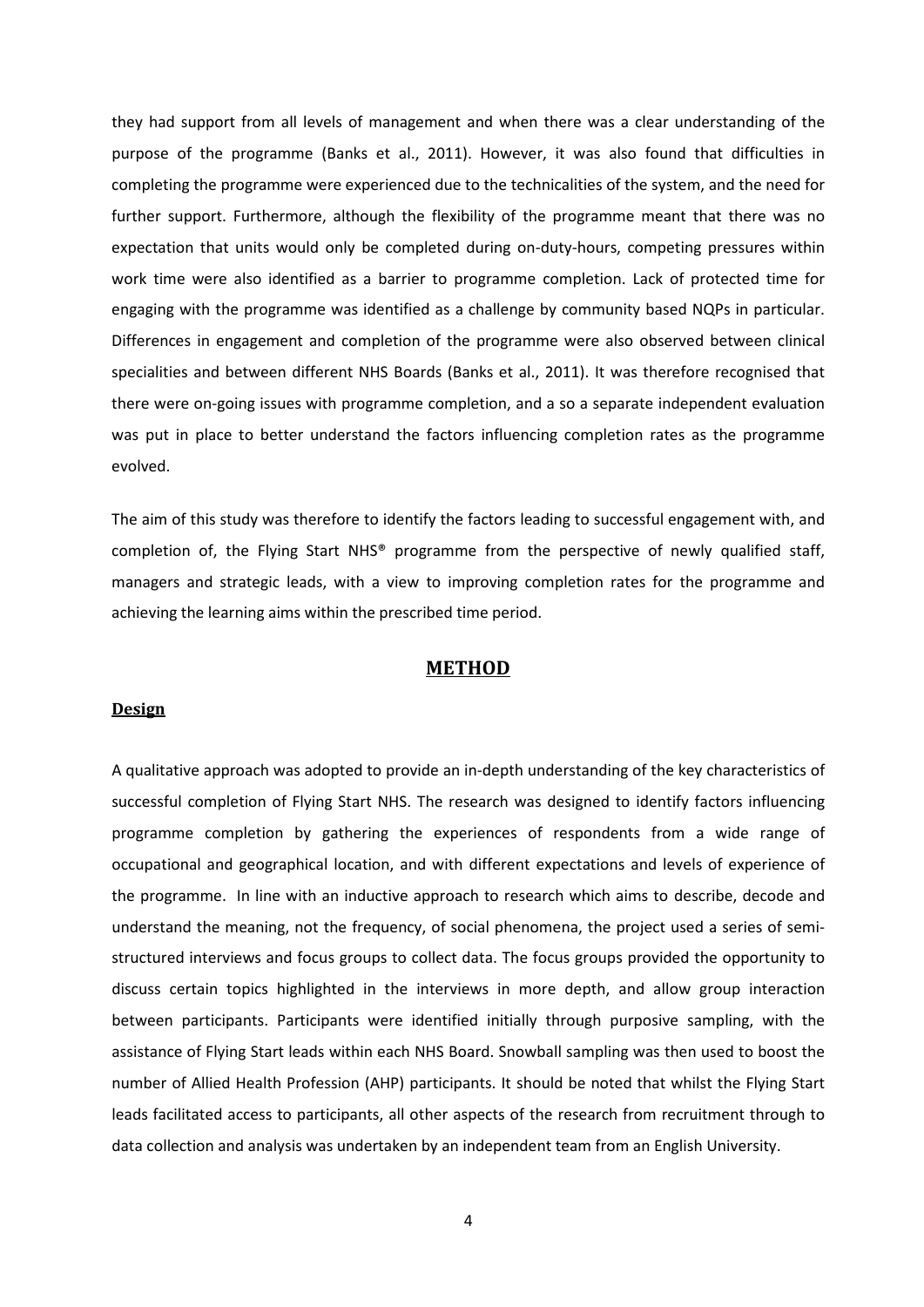#### **Participants**

Two groups of participants were identified for interview, which took place during January and February 2012; those with a strategic or managerial role in the delivery of Flying Start (group 1), and those with experience of undertaking the programme (group 2) (table 1). Group 1 participants were recruited from five NHS Boards selected by NES, to be representative of a range of settings, including urban, remote and rural, and an Island Board. Research with group 2 participants focused on these five Boards and also included staff members from an additional five NHS Boards who responded to a

|                              | Group 1                                           |      |                                                                |      |                                | Group 2 |                                            |      |                                                       |      |
|------------------------------|---------------------------------------------------|------|----------------------------------------------------------------|------|--------------------------------|---------|--------------------------------------------|------|-------------------------------------------------------|------|
|                              | <b>Executive</b><br>Nurse/AHP<br><b>Directors</b> |      | <b>Human Resources</b><br>and Learning &<br><b>Development</b> |      | <b>Managers and</b><br>mentors |         | NQPs who had<br>completed the<br>programme |      | <b>NQPs currently</b><br>enrolled on the<br>programme |      |
|                              | n                                                 | %    | n                                                              | %    | n                              | %       | n                                          | %    | n                                                     | %    |
| Number of                    |                                                   |      |                                                                |      |                                |         |                                            |      |                                                       |      |
| participants                 | 5                                                 | 21.7 | 7                                                              | 30.4 | 11                             | 47.8    | 20                                         | 60.6 | 13                                                    | 39.4 |
| male                         | $\overline{2}$                                    | 8.7  | $\mathbf 0$                                                    | 0.0  | $\mathbf 0$                    | 0.0     | 3                                          | 9.1  | 0                                                     | 0.0  |
| female                       | 3                                                 | 13.0 | 7                                                              | 30.4 | 11                             | 47.8    | 17                                         | 51.5 | 13                                                    | 39.4 |
| AHP                          | n/a                                               |      | n/a                                                            |      | 1                              |         | 6                                          | 18.2 | 7                                                     | 21.2 |
| <b>Nurse</b>                 | n/a                                               |      | n/a                                                            |      | 8                              |         | 13                                         | 39.4 | 5                                                     | 15.2 |
| Midwife                      | n/a                                               |      | n/a                                                            |      | 2                              |         | 1                                          | 3.0  | $\mathbf{1}$                                          | 3.0  |
| Mean time in<br>current role |                                                   |      |                                                                |      |                                |         |                                            |      |                                                       |      |
| (yrs)                        | n/a                                               |      | n/a                                                            |      | 6.4                            |         | 2.3                                        |      | 1.1                                                   |      |

wider invitation to participate.

#### **Table 1: Characteristics of participants, by Group**

Of the NQPs who were currently enrolled and who had successfully completed that we talked to, the majority were based within an acute hospital setting, with 4 based wholly in a community setting (12%), all of whom had successfully completed the programme. The AHPs came from various disciplines: Speech and Language therapy (n=7), radiography (n=2), occupational therapy (n=2), physiotherapy (n=1) and podiatry (n=1).

Three focus groups were held in two NHS Boards; in one board separate focus groups were held with NQPs (n=3; 1 nurse and 2 AHPs), and with those who had successfully completed (n=3; all nurses)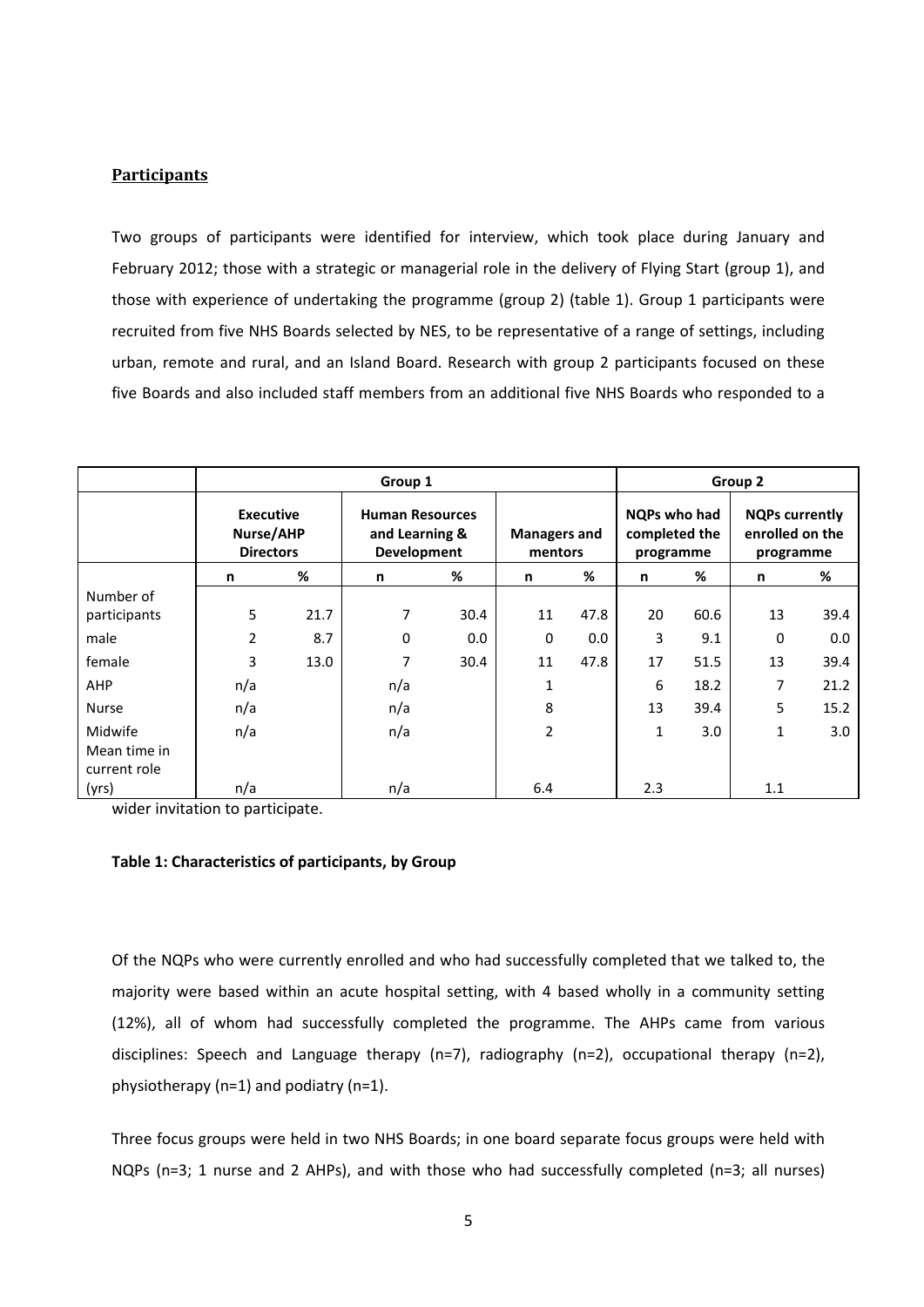whilst in the other NHS Board this was with a mixed group of NQPs and those who had successfully completed (n=5; 4 nurses and 1 midwife).

#### **Data Collection**

Participant information and consent forms were emailed to strategic and managerial participants and NQPs who had successfully completed the Flying Start Programme, explaining the nature and purpose of the study, the right to withdraw, issues of consent, and assuring confidentiality and anonymity. Telephone interviews were conducted once participants had provided informed consent; that is once they had had an opportunity to read and discuss the information provided to them about the study and had demonstrated that they understood and accepted their rights, the purpose and process of the study.

For the current users of Flying Start, all NQPs currently enrolled on Flying Start were emailed an invitation to participate in the study, which included information and consent forms as described above. Participants contacted the project team directly, and telephone interviews were conducted once informed consent had been given.

Interview schedules were adapted for each participant group, based around key themes designed to explore participants' experiences around Flying Start NHS®, including expected outcomes of the programme; understanding of what constitutes 'successful completion'; organisational support; barriers and facilitators to engagement; and content and structure of the programme.

A similar approach was used to recruit participants for focus groups, in two NHS Boards, with potential participants based locally, and identified by local Flying Start coordinators, being sent information by the research team and invited to participate in the focus groups.

#### **Analysis**

The interviews were transcribed, coded and analysed using the five key stages of framework analysis (Lacey and Luff 2007, Ritchie and Spencer, 1994). These stages are familiarisation with the data, and subsequent development of the framework. This is followed by indexing and charting of the data, linking data from participants to themes and emergent sub-themes, then interpretation, identifying patterns and key issues for the two participant groups. Data from the interviews and focus groups were analysed separately using the same framework approach, and then combined to draw out the key findings. These stages are outlined in Table 2.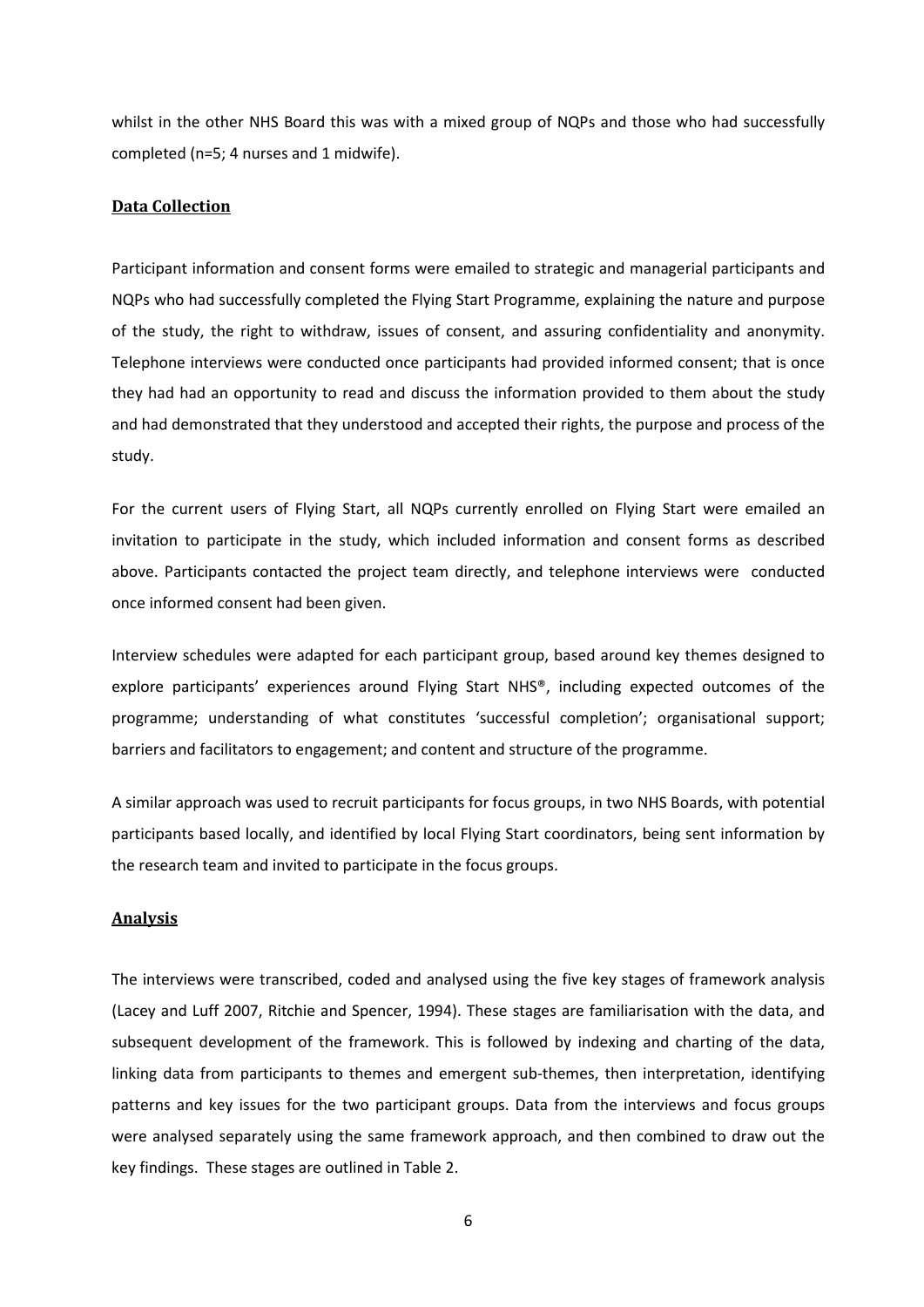## **Table 2: Framework analysis process**

| <b>Stage of</b><br>framework<br>analysis | Applying this to the data                                                                                                                                                                                                                                                                                                                                                                                                       |  |  |  |  |
|------------------------------------------|---------------------------------------------------------------------------------------------------------------------------------------------------------------------------------------------------------------------------------------------------------------------------------------------------------------------------------------------------------------------------------------------------------------------------------|--|--|--|--|
| Familiarisation                          | Transcription of the data and reading and re-reading transcripts                                                                                                                                                                                                                                                                                                                                                                |  |  |  |  |
| Identifying a                            | Initial identification of framework to incorporate the key themes and sub themes from                                                                                                                                                                                                                                                                                                                                           |  |  |  |  |
| thematic                                 | the research question (e.g. completion) and from familiarisation with the transcripts (e.g.                                                                                                                                                                                                                                                                                                                                     |  |  |  |  |
| framework                                | management, content).                                                                                                                                                                                                                                                                                                                                                                                                           |  |  |  |  |
| Indexing                                 | Coding the data according to the themes, using a spreadsheet developed in Excel for this,<br>and adjusting sub themes as the process progressed.                                                                                                                                                                                                                                                                                |  |  |  |  |
| Charting                                 | Creating charts summarising the data across the themes, cross referencing, for example:<br>Key theme: participation and completion                                                                                                                                                                                                                                                                                              |  |  |  |  |
|                                          | Sub theme: Perceived success factors for completion                                                                                                                                                                                                                                                                                                                                                                             |  |  |  |  |
|                                          | 1. being self motivated and proactive (69-70, 258)<br>current user                                                                                                                                                                                                                                                                                                                                                              |  |  |  |  |
|                                          | "Your own abilities and giving yourself time to get it done and reading and<br>- nurse<br>reading to gain knowledge I think." (366-367)<br>2. having a goal to no longer be an NQP (222-226)<br>3. Personal benefits from having done the work (282, 270)<br>4. Having enough time - key factor in completion (334-340) having protected<br>time - compulsory study days for example. (357)<br>5. strategic level support (352) |  |  |  |  |
|                                          | 1. having time to complete the programme; juggling demands of job and FS<br>Completer -<br>$(247, 85-86)$<br>AHP<br>2. support from people who know about it -mentor, colleagues (257)                                                                                                                                                                                                                                          |  |  |  |  |
|                                          | 1. progression to band 6 (130, 194, 208, 232, 245)<br>current user<br>2. time management: "it's just basically time management and just being able<br>- midwife<br>to dedicate so many hours a week to it, to do it" (270-271)                                                                                                                                                                                                  |  |  |  |  |
| Mapping and<br>interpretation            | Identifying patterns, associations and key issues from across the data set for the two<br>groups of participants and relating these back to the initial aims of the study.                                                                                                                                                                                                                                                      |  |  |  |  |

## **Ethics**

NHS ethical approval was not required for this project as it was solely concerned with ascertaining the opinions of NHS staff in relation to their professional role (Department of Health, 2011). However, consent was sought from the Nurse or Allied Health Profession Director in each NHS Board to contact staff.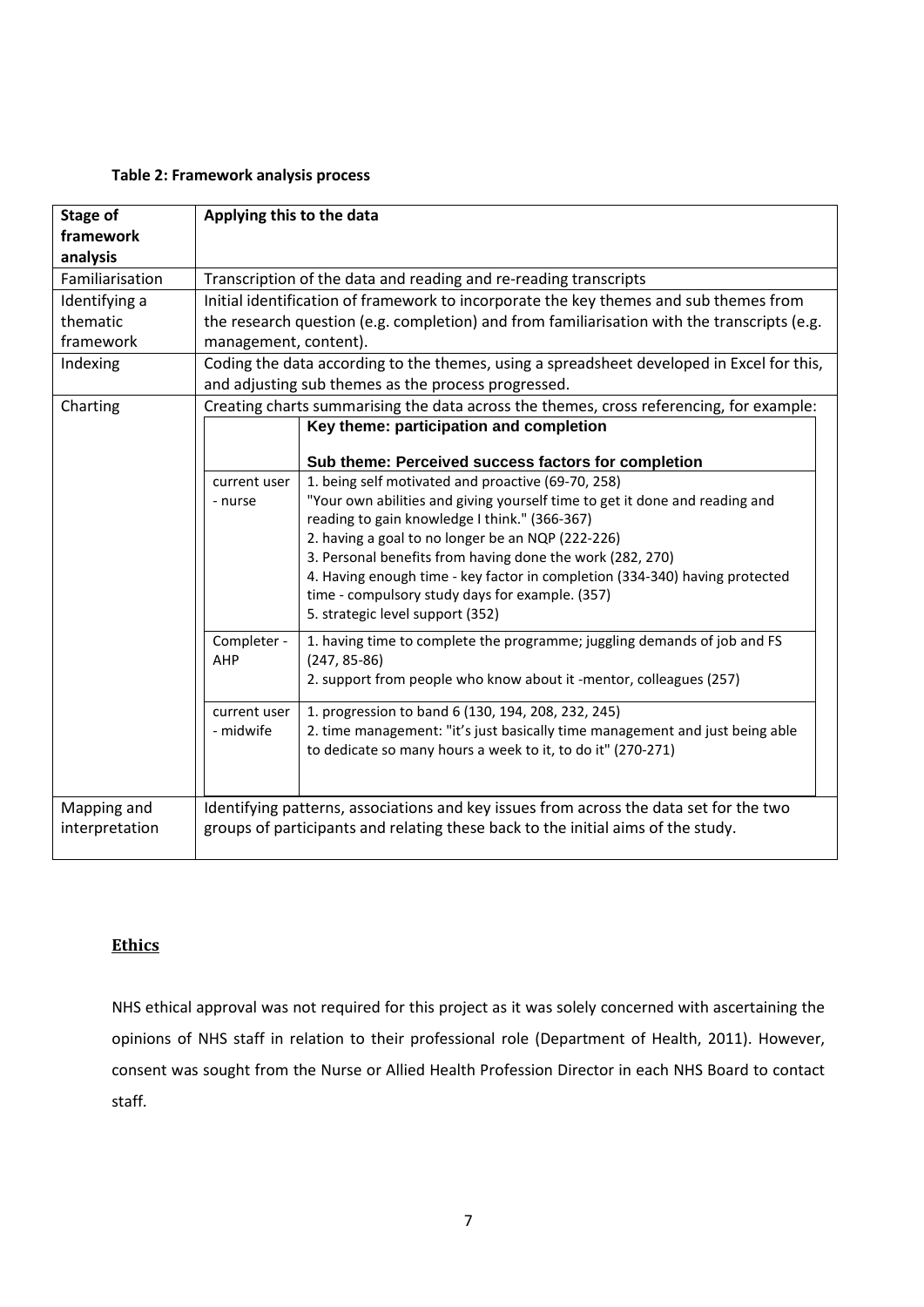Participants were informed of the purpose of the evaluation, given the opportunity to ask questions, and reassured that they would remain anonymous. Verbal consent was provided before each interview. Participants were given the opportunity to withdraw from the evaluation process at any time.

## **RESULTS**

A number of themes emerged from the data which were organised according to three key themes: Management and Delivery; Content and Material; Participation and Completion. These key themes and the sub-themes, organised according to participant group, are shown in Table 3.

| Table 3 Themes developed from the framework analysis |  |  |  |
|------------------------------------------------------|--|--|--|
|------------------------------------------------------|--|--|--|

| <b>Major theme</b>           | Group 1                              | Group 2                              |  |  |
|------------------------------|--------------------------------------|--------------------------------------|--|--|
| Management and Delivery      | Initial and continued awareness      | • Initial awareness and expectations |  |  |
|                              | • Prioritising Flying Start NHS      | • Support                            |  |  |
|                              | • Issues around workforce type       | • Monitoring and assessment          |  |  |
|                              | Protected learning time              | • Training and career progression    |  |  |
|                              | • Using a web-based programme        | • Protected learning time            |  |  |
|                              |                                      | • Acknowledgement of completion      |  |  |
|                              |                                      | • Consistency of approach            |  |  |
| <b>Content and Material</b>  | • Relevance                          | • Structure                          |  |  |
|                              | • Perceived benefits of Flying Start | • Relevance of content               |  |  |
|                              | • Usefulness                         | • Experience of a web-based          |  |  |
|                              | Links with career progression        | programme                            |  |  |
|                              | Reflective practice                  |                                      |  |  |
| Participation and completion | • Understanding completion           | • Understanding completion           |  |  |
|                              | Perceived success factors            | • Perceived success factors          |  |  |
|                              | • Self-motivation                    | • Incentives to complete             |  |  |
|                              | Time                                 |                                      |  |  |

## **Management and Delivery**

Individual boards were responsible for interpreting and implementing national guidance on supporting Flying Start, which led to differences in the priority given to Flying Start. Concerns about low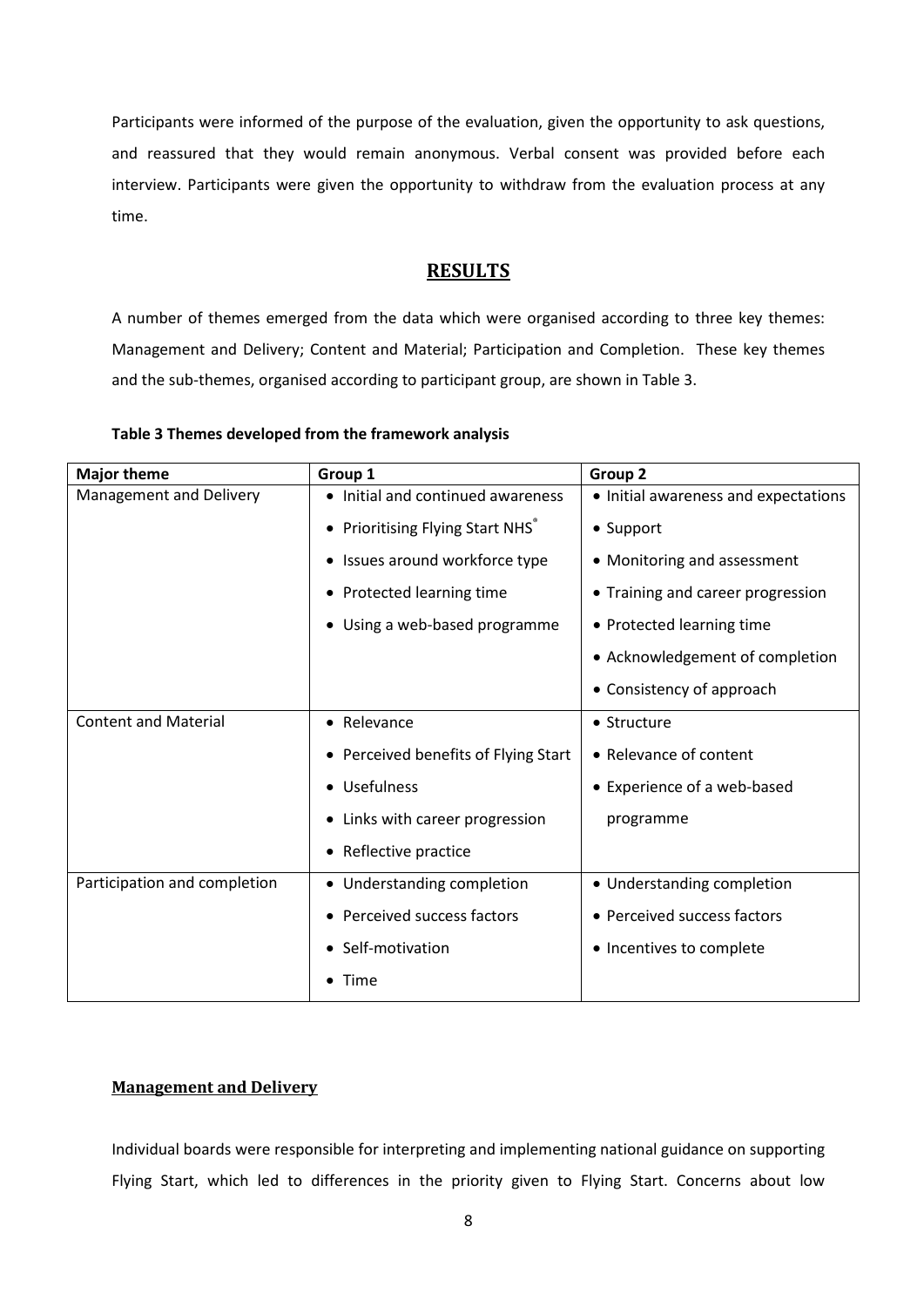completion rates had been recognised in some areas, with action taken to increase the priority and support given to the programme. However, not all Boards had processes in place to monitor NQPs progress and completion of Flying Start modules; monitoring progress was particularly difficult where staff did not have substantive posts.

*"it became more of a priority at an organisational level because we were identifying we had quite a number of practitioners who had commenced Flying Start and not completed." (Strategic – Nursing and Midwifery)*

Some Boards made completion compulsory, prioritising this above all other training during the first year of employment. Where there was clear strategic support, and completion was expected, this was largely reflected by the extent to which the programme had been embedded throughout the organisation.

Whilst most managers and mentors understood the aims of Flying Start, there was less clarity about what their role as a manager or mentor entailed in relation to this. With it being a relatively new programme, few managers and mentors had direct experience of completing the programme themselves.

*"A problem that we have here is that staff supporting [NQPs] actually didn't have a great understanding of Flying Start and what it was" (Manager - midwife)*

Whilst many NQPs praised the support they had received (especially from their mentors and peers) they also described inconsistencies in the expectations of their mentors, with some imposing far more stringent assessment criteria than others, interpreting the guidelines differently. Ensuring the mentor and mentee agreed clear and shared expectations about the quantity and quality of work required helped to enable the NQP to progress.

*"I've had two mentors to do mine… and they've both got totally different expectations of what you need to do" (NQP – nurse)*

Concerns were also raised about the lack of consistency of assessment criteria across the programme, with NQPs citing perceived inconsistencies between their own experience and those of colleagues in other NHS Boards and professions.

Many NQPs discussed the challenges of managing their time and competing demands within the workplace. The provision of protected learning time and access to IT during work time varied, reflecting the priority given to the programme; whilst most staff had some protected learning time to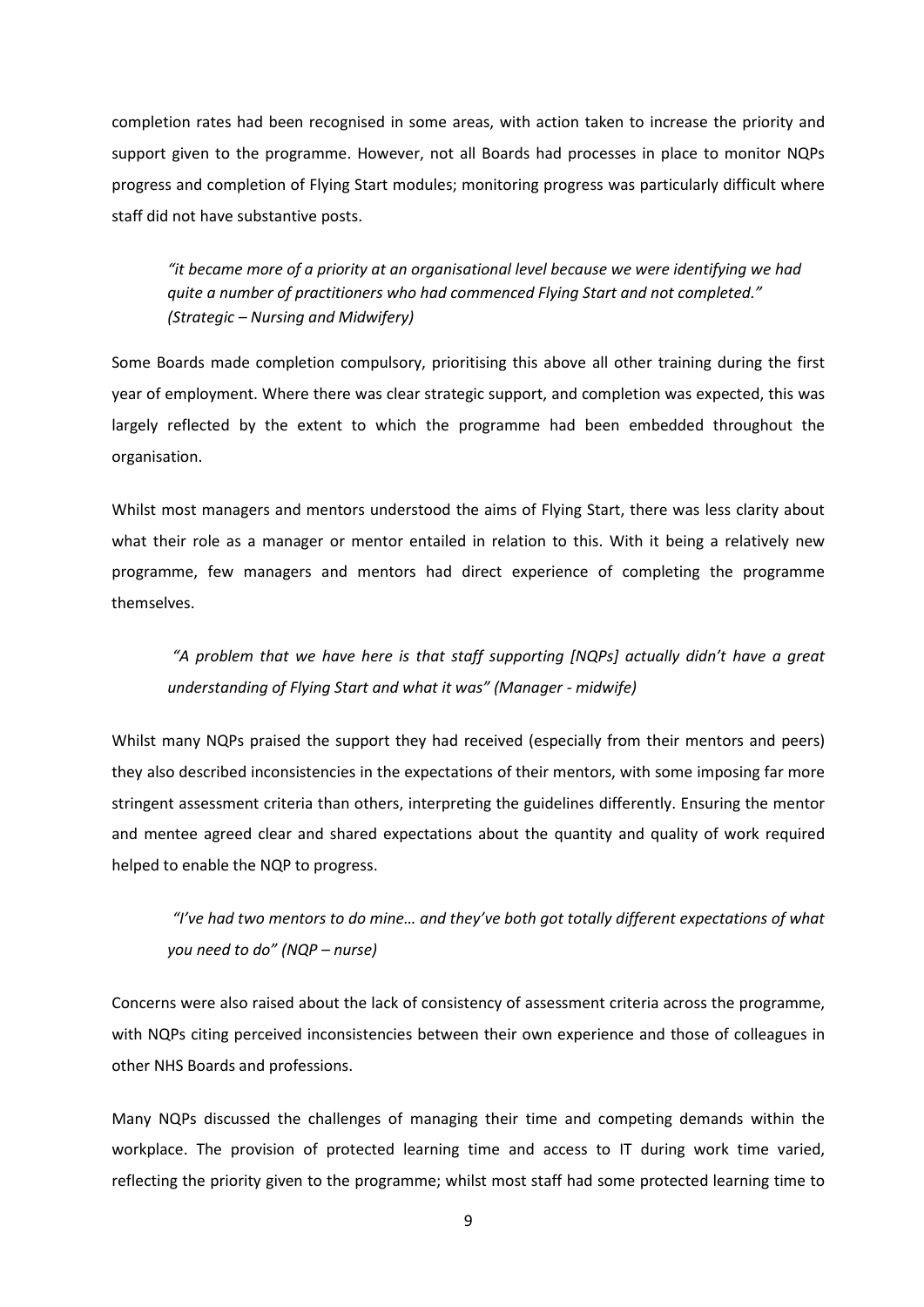complete the programme, this was insufficient, and almost all did additional work at home. Again, inconsistencies in protected learning time provision were seen between organisations, and also between different professions within the same organisation. Much depended on individual line manager support and team within which the NQP was based.

*"We don't get protected time as such but the team would work round to give the new start the time to complete it, so that was it's more a team effort locally." (Manager - Midwife)*

A number of respondents who had successfully completed the programme acknowledged that organisational improvements had been made recently to provide more effective support for those currently enrolled.

#### **Content and Material**

The majority of NQPs favoured the online learning approach, appreciating the flexibility to tailor the work to their own context. Whilst some staff preferred more traditional, classroom-based learning, it was recognised that the online approach was more appropriate, allowing flexible working around shift patterns and being able to resume work easily in different locations, such as on the ward, in the library or at home. There were frustrations with the technicalities of the site, such as hyperlinks not working, frequently being logged out after inactivity, and not linking directly to an electronic portfolio of work. This added to the time it took to complete the work.

*"Its most useful because you can do it at home, most of my flying start I do at home, don't get time to do it at work." (NQP who completed the programme – nurse)*

*"A lot of the links didn't work, so it was very frustrating, so it was more time consuming." (NQP – AHP)*

NQPs considered the relevance of the programme content to current practice and their ongoing continuing professional development within their clinical field to be important. However, there was a perception that the website provided hyperlinks to an overwhelming amount of material. Furthermore, many staff considered the content to be either too generic or too focused on nursing. It was suggested that better signposting of the information relevant to each profession would make navigation much easier. Although online guidance for working through the ten work packages is provided, few of the current users or staff who had successfully completed the programme were aware of this guidance. Thus rather than following the guidance provided, individuals adopted their own strategies for working through the programme, the most successful strategy of which appeared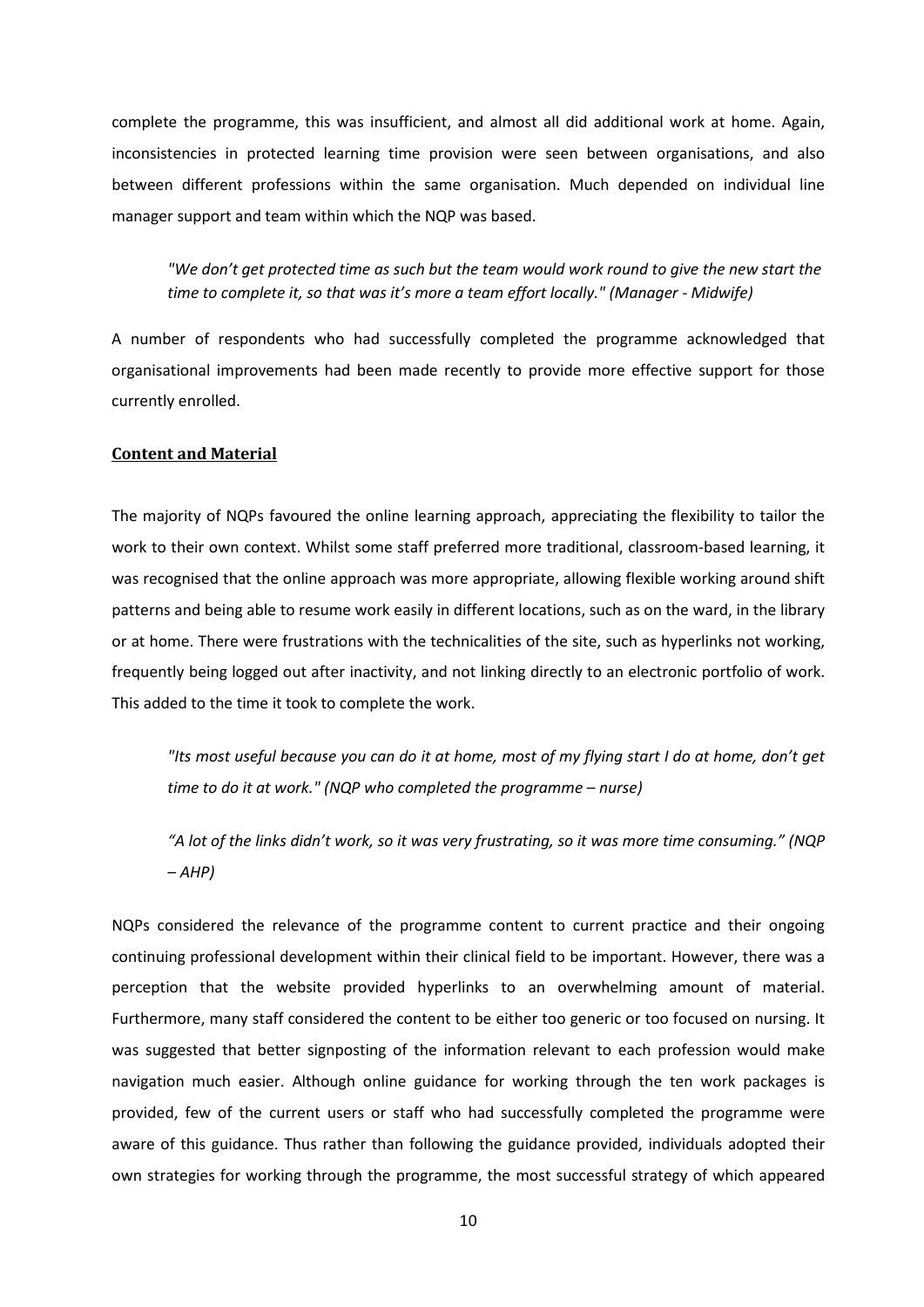to be agreeing an appropriate approach with their mentor at an early stage. Both NQPs and managers indicated that having regular supervision and monitoring in place was a key factor in making progress.

*"I had agreed with my mentor that I'd choose the bits from Flying Start, some modules that I could use to fill in the gaps from the NQP framework. So some of it I've just done concluding activities and other ones I've done some more activities in them." (NQP – AHP)*

## **Participation and Completion**

Completion of Flying Start occurred when all concluding activities for each work package had been finished, and mentors were satisfied that sufficient work had been carried out; however lack of consistent guidance resulted in uncertainty and variation in understanding 'completion'.

*"One of the challenges that myself and my nursing colleague felt that it was a great programme but actually somebody could start on it and never know if they were finished." (Strategic – AHP)*

On a more strategic level, completion was understood to be consolidating relevant practice-based skills and knowledge.

*"For me the completion of Flying Start is when the individual determines that they have completed enough of the programme to consolidate their skills and knowledge in that first year of employment." (Strategic – AHP)*

The programme was considered at strategic level and by NQPs to be the foundation for further longer term career and professional development, and completion of Flying Start was seen to mark the end of the transition period from an NQP to a fully-fledged, independent professional.

*"To me it was kind of my transition period from going from a student to a qualified or a competent and confident staff nurse. So it was more another step in my career, feeling more confident with my own skills." (NQP - nurse)*

Recognising the professional benefits of the programme, and links into career progression were the central motivating factor to maintain engagement with the programme over this year-long period of independent study. These often became more apparent towards the end of programme, after a period of reflection.

*"I'll be quite honest when I first started the programme I didn't have a lot of faith that it was going to help me at all, but as I worked through it I actually found that it really enables you to sit down and reflect on how you are as a practitioner, how you communicate with people, where people fit into the team role." (NQP who completed the programme - nurse)*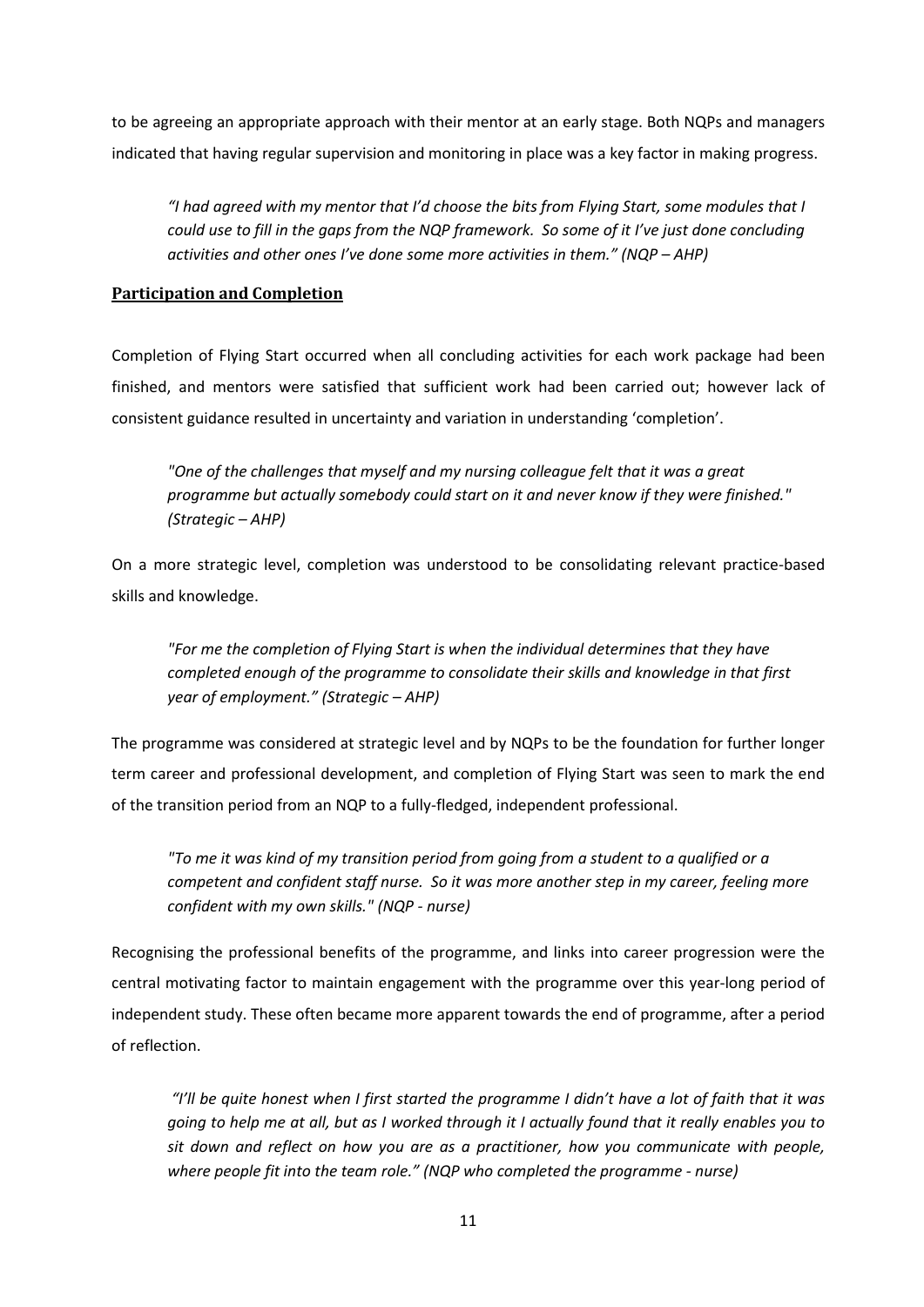Other motivating factors included enabling newly appointed staff to show commitment to their role and their employer, and providing evidence of development activity required by professional bodies.

*"I wanted to demonstrate to people that were employing me that I had a positive attitude to the job and to career progression … it gave me something concrete to show that I was committed." (NQP who completed the programme – nurse)*

Financial incentives motivated some to complete, and this was particularly the case for the AHPs and midwives, for whom completion of the programme was linked to promotion to the next pay band.

*"I think in order for me to get my increment I need to get my Flying Start so that's going to push me to get it." (NQP – AHP)*

Having senior level acknowledgment of completion was appreciated by NQPs, with some Boards holding events to mark success on the programme. There was a clear perception from respondents at all levels that successful completion, regardless of organisational support, depended on selfmotivation, with the responsibility for completion resting with the NQP.

*"…accepting their own responsibility and exercising the kind of self-determination about what they need to learn, where, how, when, and we should be encouraging that." (Strategic – AHP)*

However, it was not always easy to find the self-motivation to continue to work on the programme after a day at work.

*"I have got great intentions, I think I'll go home and do a bit, and when I get home I'm knackered and I can't do it." (NQP – nurse)*

Drawing on the analysis from all respondents highlighted the key factors which influenced whether an NQP successfully completed the programme, across geographical and professional boundaries, and identified the level of influence for each factor to improve completion rates.

## **DISCUSSION**

This paper explored how completion of an online programme for NQPs can be effectively supported and encouraged, through understanding the factors influencing completion, from the perspective of programme participants, their managers and mentors, and strategic leads. Strategic and manager level respondents highlighted individual level factors that they perceived as being the main drivers in promoting completion of Flying Start, including self-motivation on the part of the NQP, having a willingness to continue to learn (Lee, 2011), and recognising the longer-term benefits of professional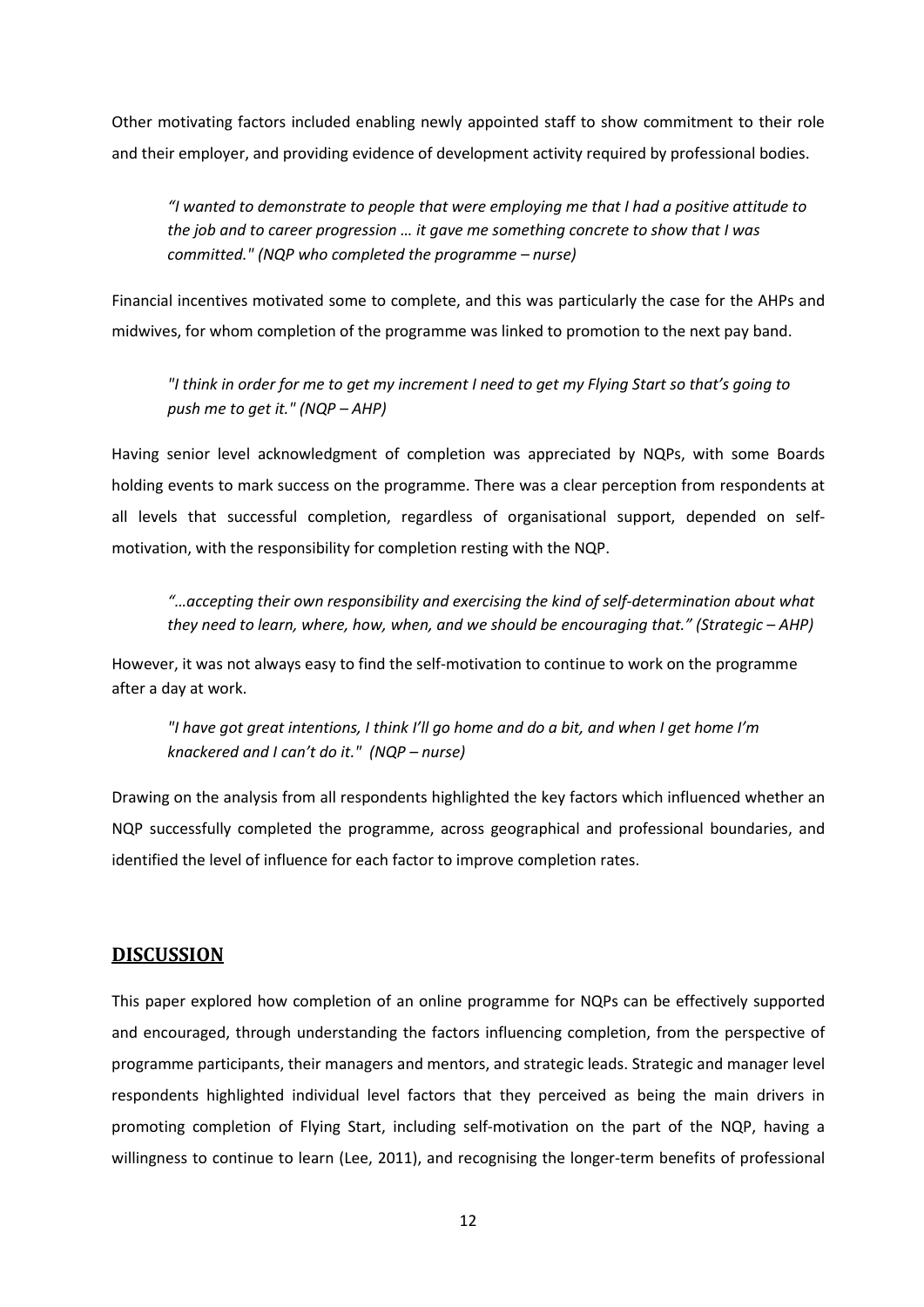development. Self-motivation, satisfaction with participation, recognition of the relevance and value of the programme, and the desire to progress are key factors for individuals maintaining interest throughout the training period (Deci and Ryan, 2000).

Organisational level factors for successful completion focused on having good mentor support to help NQPs achieve the learning outcomes (Chen and Jang, 2010), and having sufficient time to complete the programme; although some work at home was expected, NQPs often thought expectations were excessive (McVeigh, 2008; Banks et al., 2011). Where a greater strategic commitment to the programme was demonstrated through making completion mandatory, this was often reflected in the amount of protected learning time allocated to NQPs.

The importance of mentor support in the successful transition from student to confident and competent practitioner, their affect on the NQP learning experiences, their adaptability to the new workplace and team, and the start of professional development (Kaihlanen et al., 2013; Whitehead et al., 2013), was reiterated by this study. Stragetic leaders acknowledged the importance of NQPs having adequate support from directors, managers and mentors and colleagues within clinical team, and the need for staff to have sufficient information to be able to offer this support. Whilst mentors were willing to support NQPs, a lack of time (Hansen et al., 2011), information and training about how to do this most effectively sometimes hindered the process (Whitehead et al., 2015), reinforcing the findings of Banks et al. (2011). This may be addressed in the future through encouraging NQPs who have successfully completed the programme, and therefore have direct experience of the programme, to become future mentors. NQPs valued having effective mentor support throughout the programme, in setting appropriate targets to gauge progression, and in choosing an appropriate learning path for each individual, related to their current experience in practice, and providing an opportunity to reflect on this. The role of the mentor appears to be especially important in e-learning, to support knowledge and skills acquisition, and to ensure course satisfaction (Paechter et al., 2010). NQPs indicated that more informal peer support from colleagues and fellow NQPs also played an important part in completion, providing opportunities to discuss challenges as they arose.

Health boards which had strong leadership support for the programme and in which it was embedded throughout the organisation, made completion mandatory before further training was permitted. Mandatory completion would undoubtedly drive up completion rates; there is also evidence to suggest that making a course mandatory as opposed to voluntary appears to impact on how the information is received and used. Yassi et al. (2009) found that those were required to complete an online course adopted the information into their working practice more effectively than those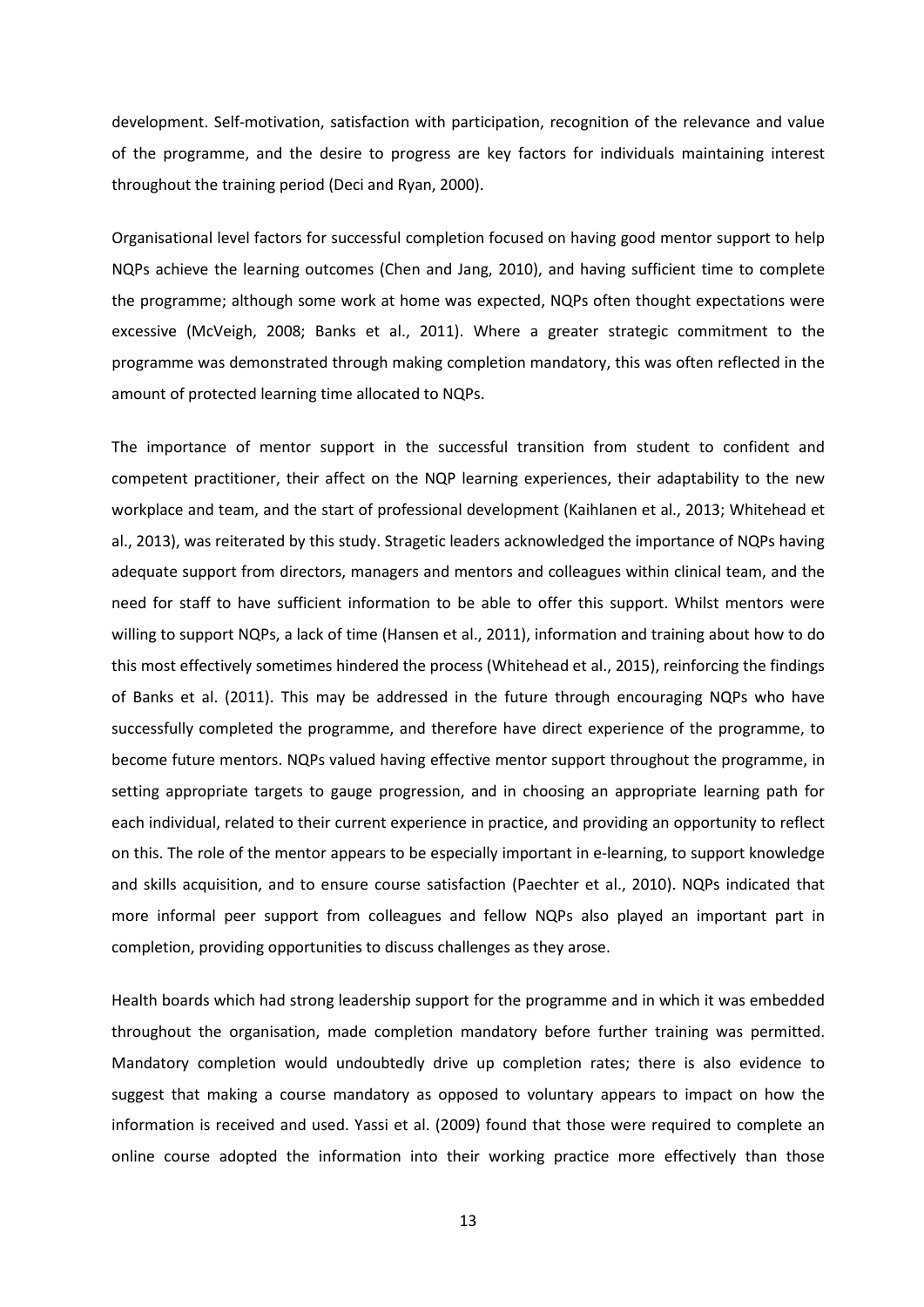undertaking the course voluntarily. Whilst this was partly to do with having dedicated training time, they also found that making a course mandatory increased the perception of management commitment to the course.

Programme level factors relating to successful completion included ensuring programme quality, adequate and consistent methods of monitoring completion, and maintaining consistency of expectations across professions and between organisations. Perceived or actual inequality between geographical areas and between professions was a repeated source of criticism by NQPs, therefore more consistency in the structure to support the programme is necessary to engender a sense of fairness, particularly between the professions.

Accessing online learning was seen to be a positive aspect of the programme, allowing individuals the flexibility to work at their own pace, and often reflecting previous experience of the blended learning approaches used during their university training (Pawlyn, 2012). More recent technical improvements, such as allowing the programme to be accessed on mobile devices have overcome some of the frustrations experienced by NQPs. Improved signposting and tailoring the content of the online programme, to ensure relevance to individuals and professions, may become increasingly important to maintain engagement. Sorgenfrei et al. (2013) suggest that e-learning may lead to more efficient time spent on training, making it easier for learners to focus on completing aspects of programme that are directly relevant to them and their work. However, this may lead to apparent lower completion rates if modules seen as irrelevant are disregarded, again emphasising the need for a common understanding of completion.

Future development of such programmes would need a strategic commitment to build in time and capacity to allow sufficient training of mentors, to ensure the aims and objectives of the programme are well understood by those supporting the NQPs during their first year, as well having clear assessment criteria. Further research into the effects on translation of the learning into practice of the widespread adoption of mobile technologies, and multiple platforms for accessing the programme, would be interesting.

The study has a number of limitations that need to be taken into account when considering these findings. The number of participants in each NHS Board was limited, so there was little scope to compare in detail the experiences of those in different professions, or between NHS Boards. Whilst using qualitative research is effective in gathering rich, in-depth information about a programme or initiative, it is not designed to be representative of the views from all NHS Boards, which would have different approaches to the delivery and management of the programme.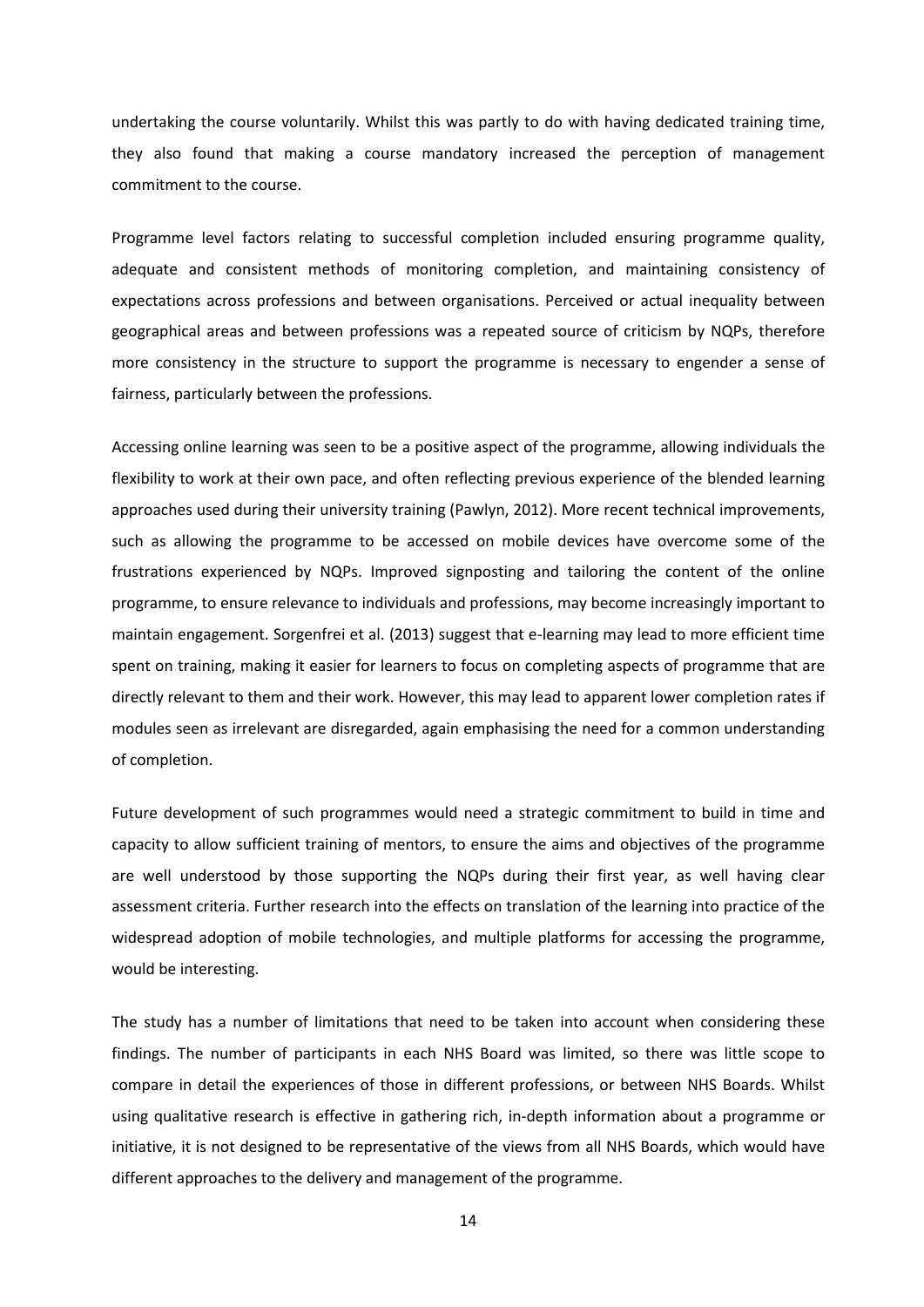Whilst there was a good response from those at a strategic and managerial level to the request to participate in the research process, recruiting NQPs to the study was more challenging, with around one third of those contacted agreeing to participate. Reasons for non-participation included not having time within their work schedule, and long term sick leave. However, interviews were continued until we believed we had reached saturation, when no new themes emerged from the interviews (Guest et al., 2006), so would expect to have identified the common experiences and perceptions from these interviewees.

## **CONCLUSION**

Understanding the key characteristics that encourage the successful completion of any staff development programme is central to ensuring it remains effective in meeting its aims of developing the workforce. This paper adds to the existing literature on completion of online courses aimed at newly qualified healthcare professionals, as it not only considers the views of programme participants, but also those in a strategic and managerial role who support those enrolled on the programme on a day to day basis and also those with a strategic overview of the programme as a whole, and in a position to influence the organisational approach to NQP support. The programme needs to be seen to be relevant and of high quality to retain interest (Gazza & Hunker, 2014). The role of the mentor to provide face-to-face support is identified throughout as a key factor in completion, through setting achievable targets, monitoring progress, and motivating the NQP, supported by an organisational structure to facilitate the mentor-NQP relationship.

#### **Acknowledgement**

This evaluation was funded by NHS Education for Scotland. Thanks go to Daniel Kay and Helena Darby for their contribution to the data collection.

#### **References**

Andersson, P., Edberg, A-K. (2010). The Transition From Rookie to Genuine Nurse: Narratives From Swedish Nurses 1 Year After Graduation. *J Contin Educ Nurs*, 41(4), 186-192.

Atreja, A., Mehta, N., Jain A., Harris, C., Ishwaran, H, Avital, M and Fishleder, M (2008) Satisfaction with web-based training in an integrated healthcare delivery network: do age, education, computer skills and attitudes matter? BMC Medical Education 2008, 8:48-56

Banks, P., Kane, H., Roxburgh, M., Lauder, W., Jones, M. , Kydd, A and Atkinson J. (2010) Evaluation of Flying Start NHS: final report. Report to NHS Education for Scotland.

Banks P., Roxburgh, M., Kane, H., Lauder, W., Jones, M. Kydd, A and Atkinson, J. (2011) Flying Start NHS™: easing the transition from student to registered health professional. Journal of Clinical Nursing 20, 3567-3576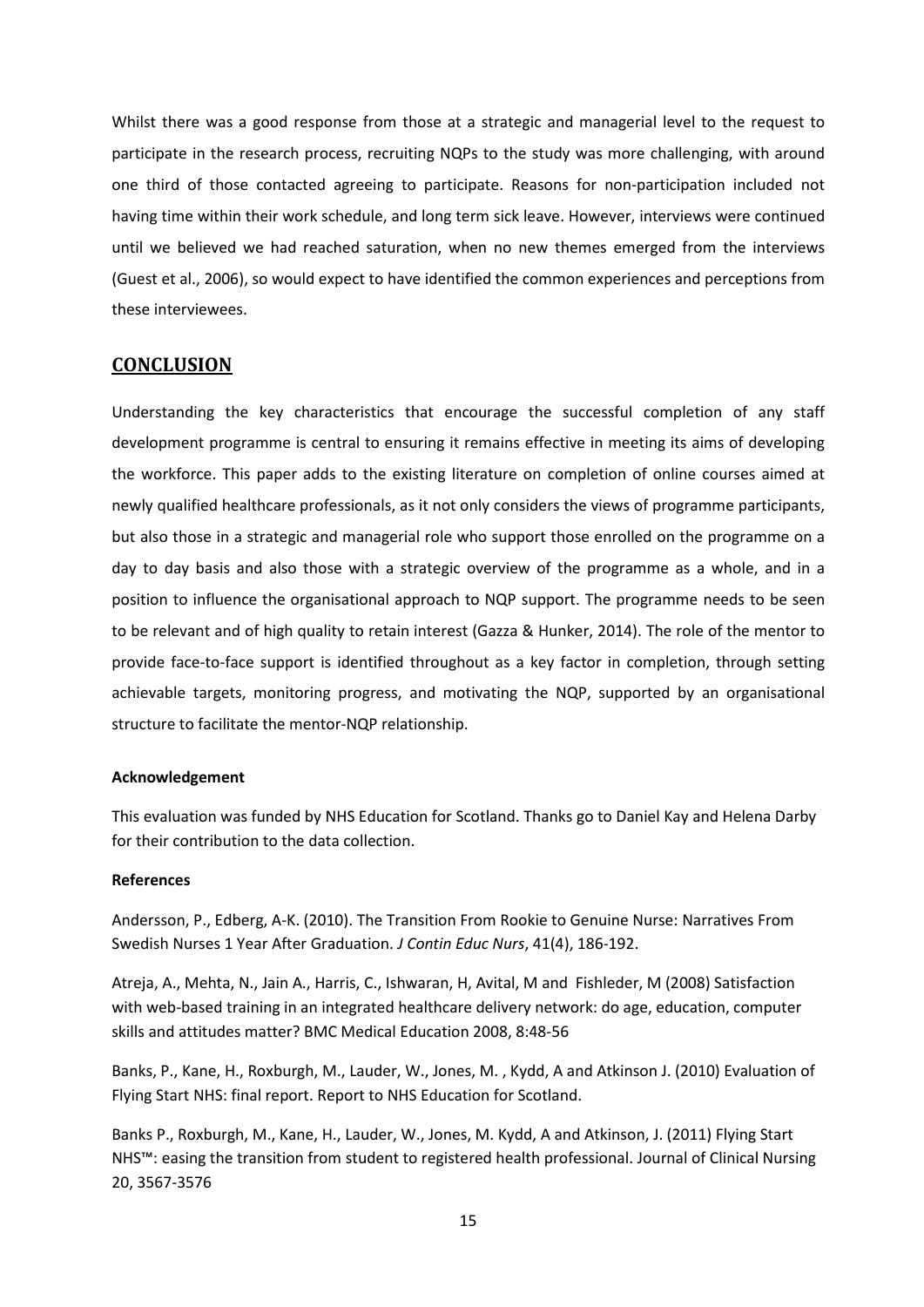Brown, H., Edelmann, R., (2000). Project 2000: a study of expected and experienced stressors and support reported by students and qualified nurses. Journal of Advanced Nursing 31 (4), 857–864.

Chen, K-C, Jang S-J (2010) Motivation in online learning: Testing a model of self-determination theory. Computers in Human Behavior 26, 741–752

Chumley-Jones, H, Dobbie, A. and Alford, C (2002) Web-based Learning: Sound Educational Method or Hype? A Review of the Evaluation Literature Academic Medicine 77, S86 – S93

Clark, T., Holmes, S., 2007. Fit for practice? An exploration of the development of newly qualified nurses using focus groups. International Journal of Nursing Studies 44, 1210–1220.

Dawes, D., Handscomb, A., 2002. A pilot study to assess the case for e-learning in the NHS. NT Research 7 (6), 428–443.

Deci, E. L., & Ryan, R. M. (2000). The "what" and "why" of goal pursuits: Human needs and the self determination of behavior. Psychological Inquiry, 11, 227-268.

Delaney C. (2003) Walking a fine line: graduate nurses' transition experiences during orientation. Journal of Nursing Education 42(10), 437–443.

Duchscher, J. B. (2008). A Process of Becoming: The Stages of New Nursing Graduate Professional Role Transition. The Journal of Continuing Education in Nursing, 39(10), 441-450.

Duchscher, J. B. (2009) Transition shock: the initial stage of role adaptation for newly graduated Registered Nurses. Journal of Advanced Nursing 65(5), 1103–1113.

Dyess, S. M., Sherman, R. O. (2009). The First Year of Practice: New Graduate Nurses' Transition and Learning Needs. The Journal of Continuing Education in Nursing, 40(9), 403-410.

Evans, K. (2001). "Expectations of newly qualified nurses", Nursing Standard, vol. 15, no. 41, pp. 33-38.

Gazza, E. A., & Hunker, D. F. (2014). Facilitating student retention in online graduate nursing education programs: A review of the literature. Nurse Education Today, 34(7), 1125-1129.

Guest, G., Bunce, A., & Johnson, L. (2006). How many interviews are enough? An experiment with data saturation and variability. Field methods, 18(1), 59-82.

Hansen, B. S., Gundersen, E. M., & Bjørnå, G. B. (2011). Improving student supervision in a Norwegian intensive care unit: a qualitative study. Nursing & Health Sciences, 13(3), 255-261.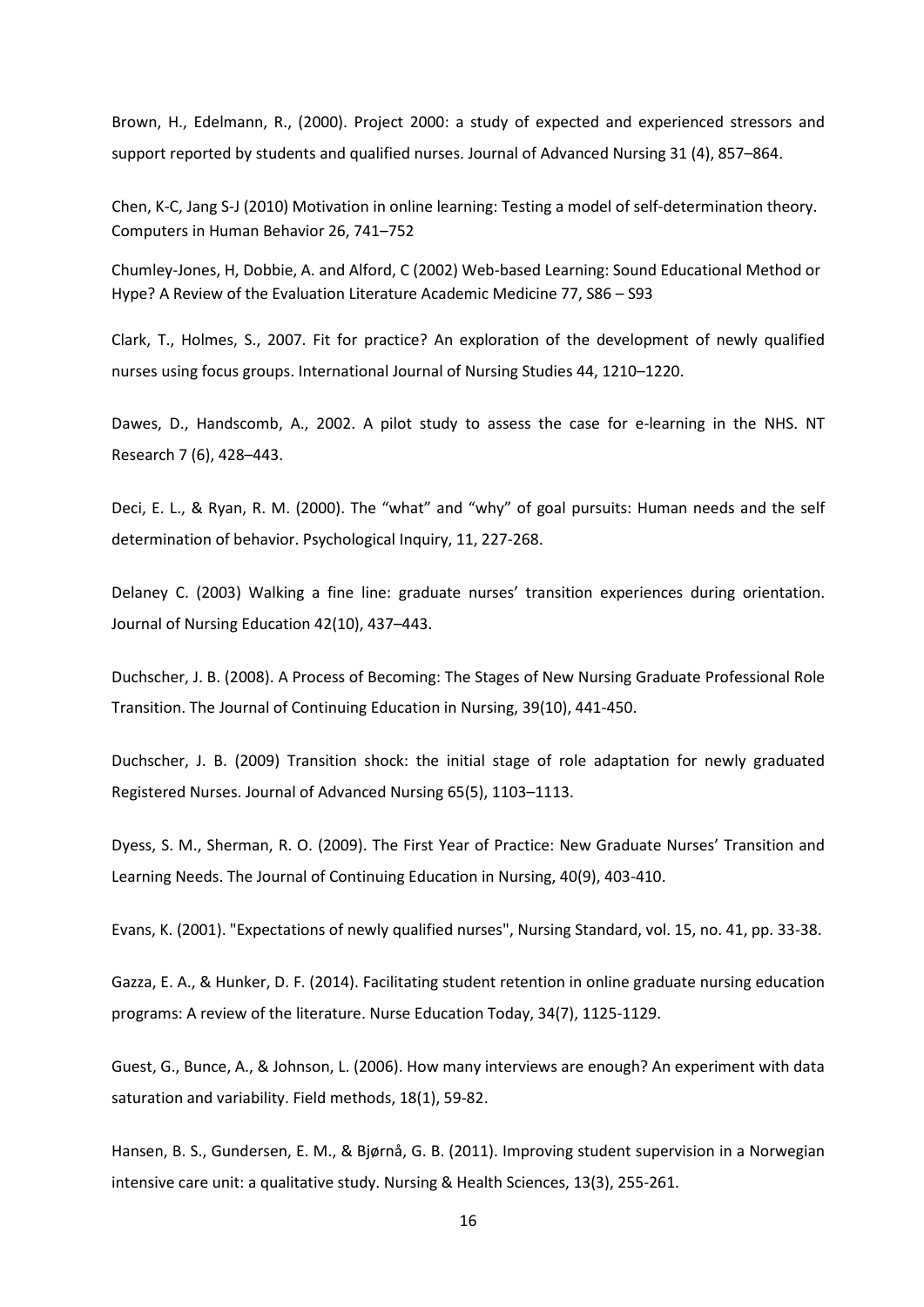Heap, R. (2012) Transition to staff nurse can be a daunting but positive experience. Nursing Standard 26 (34), 28

Higgins,G., Spencer,R. and Kane,R. (2010) A systematic review of the experiences and perceptions of the newly qualified nurse in the United Kingdom Nurse Educ.Today, 2010, 30, 6, 499-508

Hughes, A.J. & Fraser, D.M. (2011), "'SINK or SWIM': the experience of newly qualified midwives in England", *Midwifery,* 27 (3), 382-386.

Jewell, A., (2013) Supporting the novice nurse to fly: A literature review, Nurse Education in Practice, http://dx.doi.org/10.1016/j.nepr.2013.04.006

Kaihlanen, A. Lakanmaa, R and Salminen, L. (2013) The transition from nursing student to registered nurse: The mentor's possibilities to act as a supporter. Nurse Education in Practice vol 13, no 5, pp 418–422

Lacey A. and Luff D. (2007) Qualitative Research Analysis. The NIHR RDS for the East Midlands/ Yorkshire & the Humber.

Lee N-J (2011) An evaluation of CPD learning and impact upon positive practice change. Nurse Education Today 31, 390-395

MacDuff, C., Baguley, F., Gass, J., Tuckwell, M. and West, B. (2009) An evaluation of the impact of the NHS Education for Scotland Cleanliness Champions Programme on clinical practice. Aberdeen: Robert Gordon University

McVeigh, H. (2009) Factors influencing the utilisation of e-learning in post-registration nursing students. Nurse Education Today 29, 91–99

Mooney, M. (2007) Facing registration: the expectations and the unexpected. Nurse Education Today 27: 840-847.

Paechter, M., Maier, B., & Macher, D. (2010) Students' expectations of, and experiences in e-learning: Their relation to learning achievements and course satisfaction. Computers & Education, 54(1), 222- 229.

Pawlyn, J. (2012). The use of e-learning in continuing professional development. Learning Disability Practice, 15 (1), 33-37.